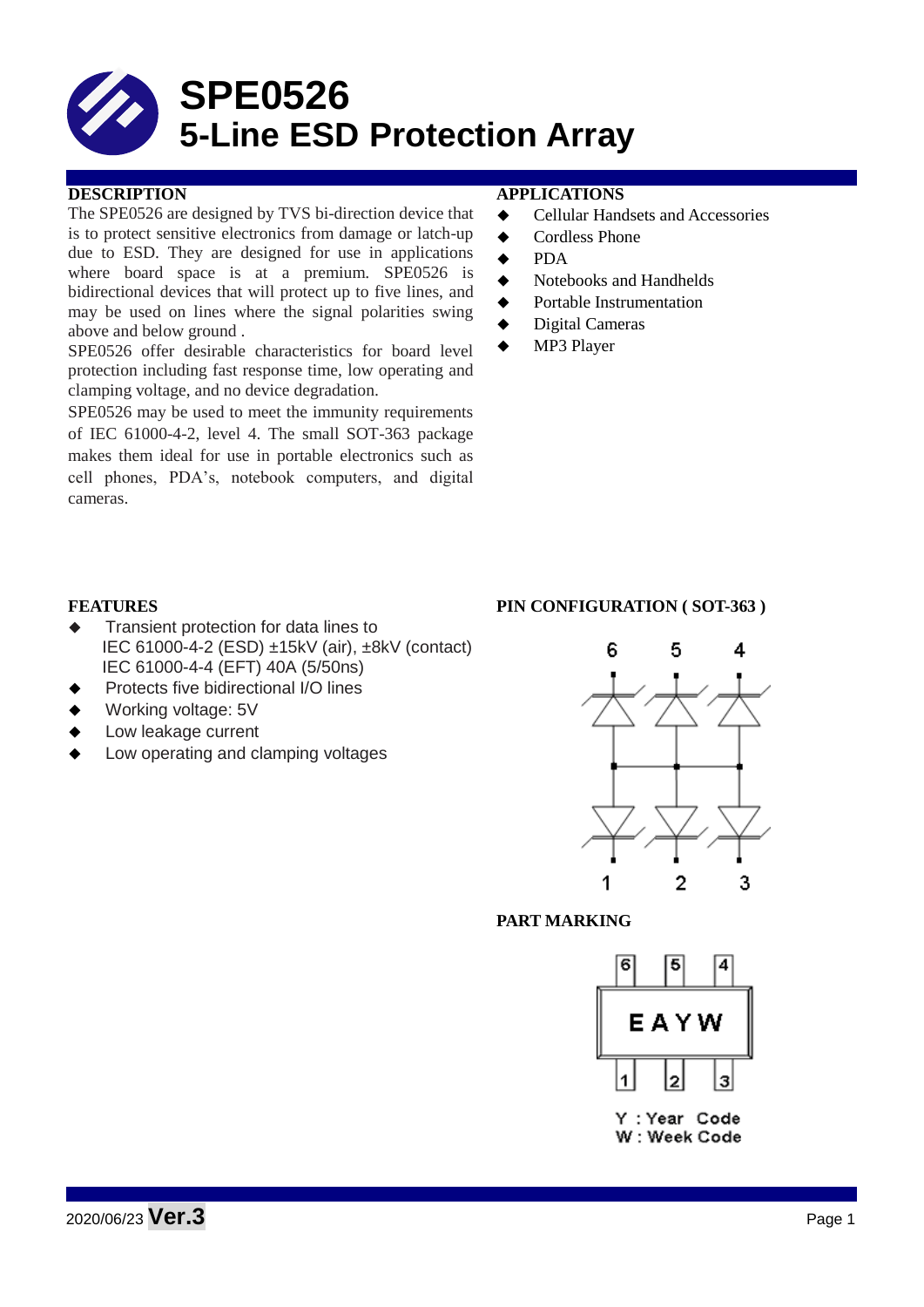

## **ORDERING INFORMATION**

| <b>Part Number</b> | <b>Package</b> | <b>Part Marking</b> |
|--------------------|----------------|---------------------|
| SPE0526S36RGB      | SOT-363        |                     |

 $\frac{1}{2}$  Week Code : A ~ Z( 1 ~ 26); a ~ z( 27 ~ 52)

※ SPE0526S36RGB : Tape Reel ; Pb – Free ; Halogen – Free

# **ABSOULTE MAXIMUM RATINGS**

(TA=25℃ Unless otherwise noted)

| <b>Parameter</b>                                 | <b>Symbol</b> | <b>Typical</b> | Unit            |  |
|--------------------------------------------------|---------------|----------------|-----------------|--|
| Peak Pulse Power ( $tp = 8/20 \mu s$ )           | Ppk           | 250            | W               |  |
| Maximum Peak Pulse Current ( $tp = 8/20 \mu s$ ) | Ipp           |                | A               |  |
| ESD per IEC $61000 - 4 - 2$ (Air)                | Vpp           | ±15            | <b>KV</b>       |  |
| <b>ESD</b> per IEC $61000 - 4 - 2$ (Contact)     | Vpp           | $\pm 8$        | KV              |  |
| <b>Operating Junction Temperature</b>            | Tі            | $-55 \sim 125$ | $\rm ^{\circ}C$ |  |
| <b>Storage Temperature Range</b>                 | <b>TSTG</b>   | $-55 \sim 150$ | $\rm ^{\circ}C$ |  |
| Lead Soldering Temperature                       | Tī.           | 260(10sec)     | $\rm ^{\circ}C$ |  |

# **ELECTRICAL CHARACTERISTICS**

(TA=25℃ Unless otherwise noted)

| <b>Parameter</b>                 | <b>Symbol</b> | <b>Conditions</b>                                  | Min. | <b>Typ</b> | Max. | Unit         |
|----------------------------------|---------------|----------------------------------------------------|------|------------|------|--------------|
| Reverse Stand – Off<br>Voltage   | <b>VRWM</b>   |                                                    |      |            |      | V            |
| <b>Reverse Breakdown Voltage</b> | <b>VBR</b>    | It = $1mA$                                         | 6    |            |      | $\mathbf{V}$ |
| <b>Reverse Leakage Current</b>   | IR            | $V_{\text{RWM}} = 5V$ , T=25°C                     |      | 0.01       |      | μA           |
| <b>Reverse Leakage Current</b>   | IR            | $V_{\text{RWM}} = 3V$ , T=25°C                     |      | 0.01       | 0.5  | μA           |
| <b>Clamping Voltage</b>          | Vc            | Ipp = $1A$ , tp = $8/20 \mu s$                     |      |            | 11.5 | V            |
| <b>Clamping Voltage</b>          | Vc            | Ipp = $7A$ , tp = $8/20 \mu s$                     |      |            | 15   | $\mathbf{V}$ |
| <b>Junction Capacitance</b>      | Cj            | Between I/O Pin and GND<br>$V_R = 0V$ , $f = 1MHz$ |      |            | 10   | pF           |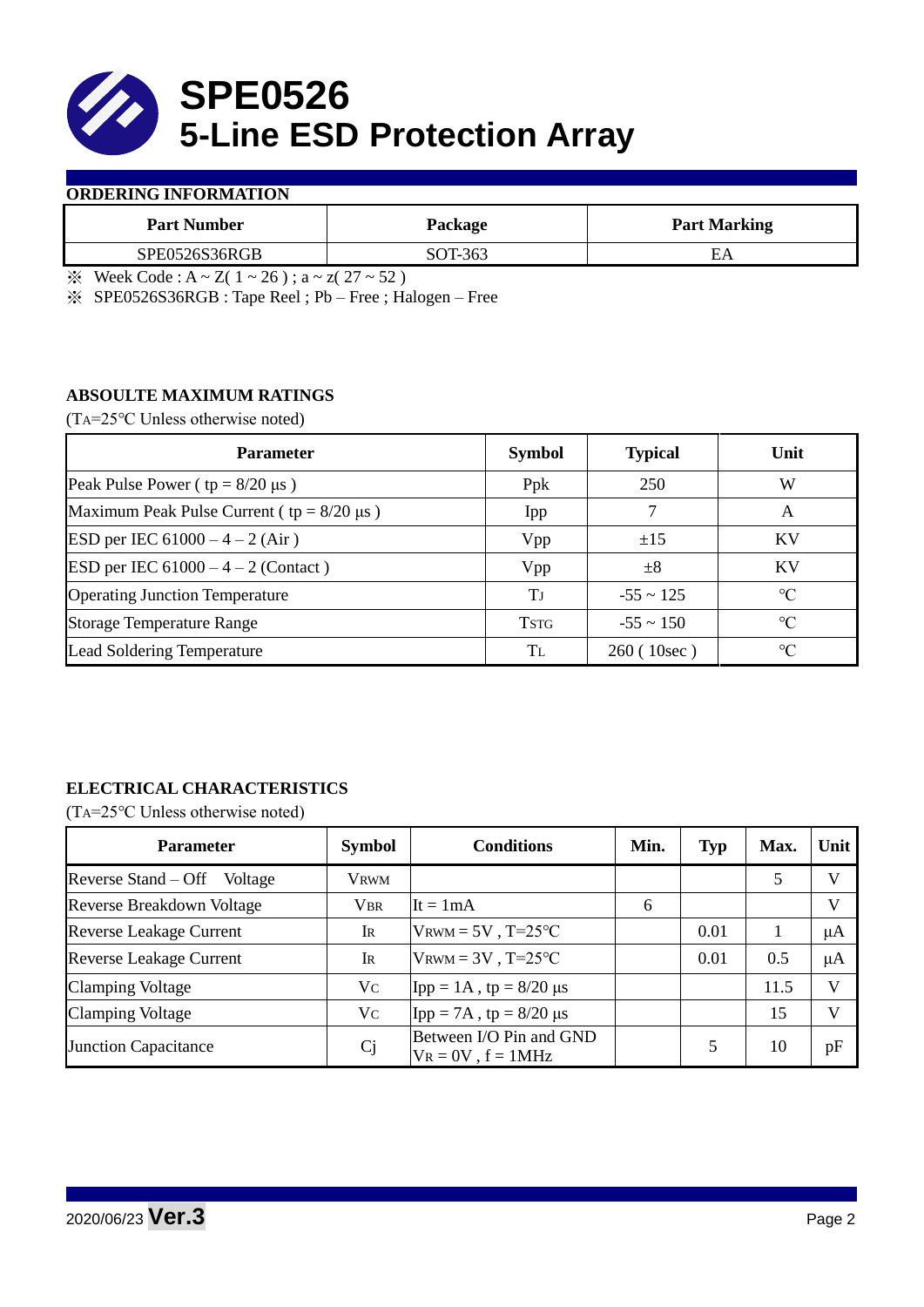

# **TYPICAL CHARACTERISTICS**

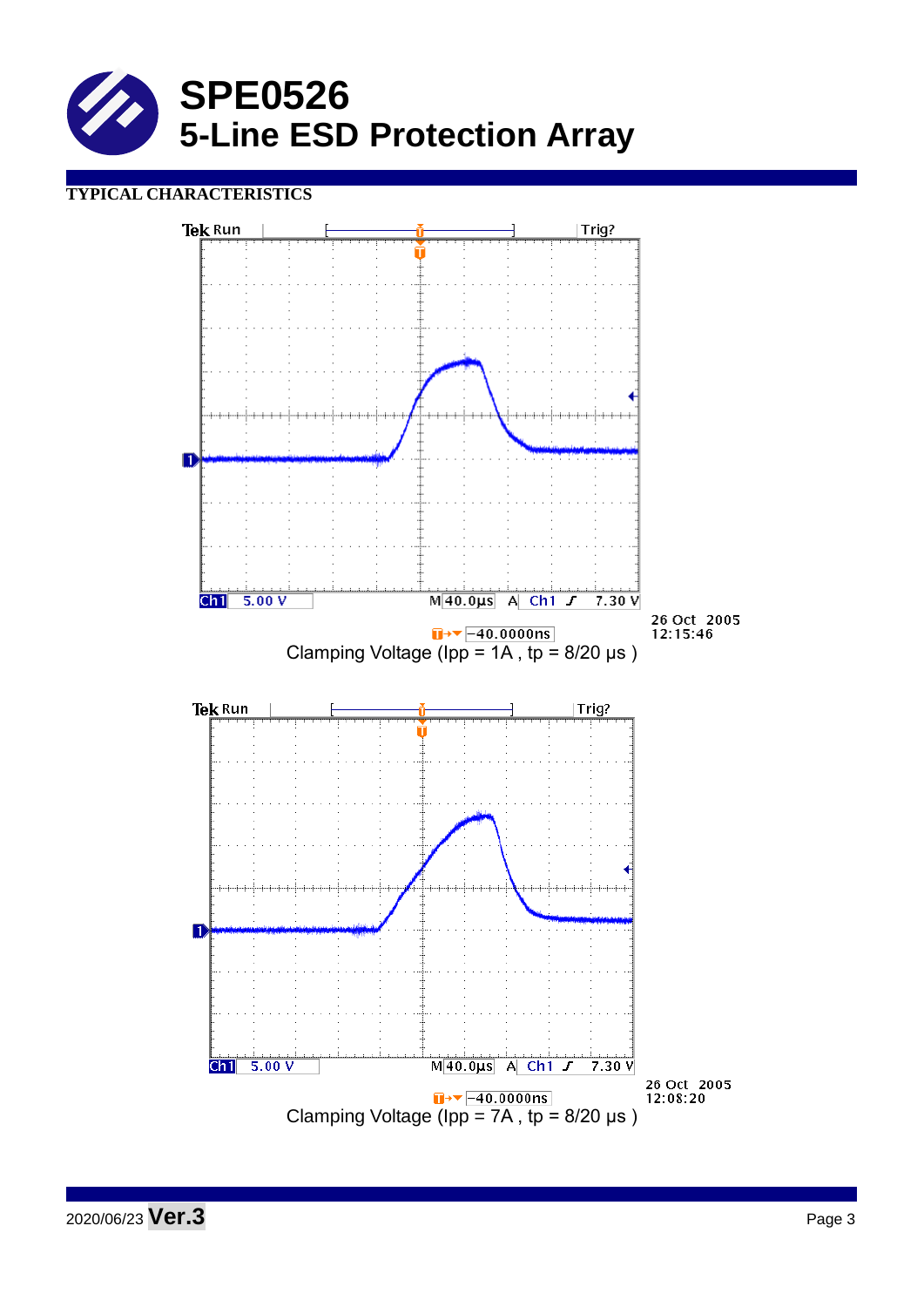

# **TYPICAL CHARACTERISTICS**





**Fig 1 : Junction Capacitance V.S Reverse Voltage Applied Fig 2 : Peak Plus Power V.S Exponential Plus Duration**



 **Initial Junction Temperature** 



**Fig 3 : Relative Variation of Peal Plus Power V.S Fig 4 : Forward Voltage Drop V.S Peak Forward Current**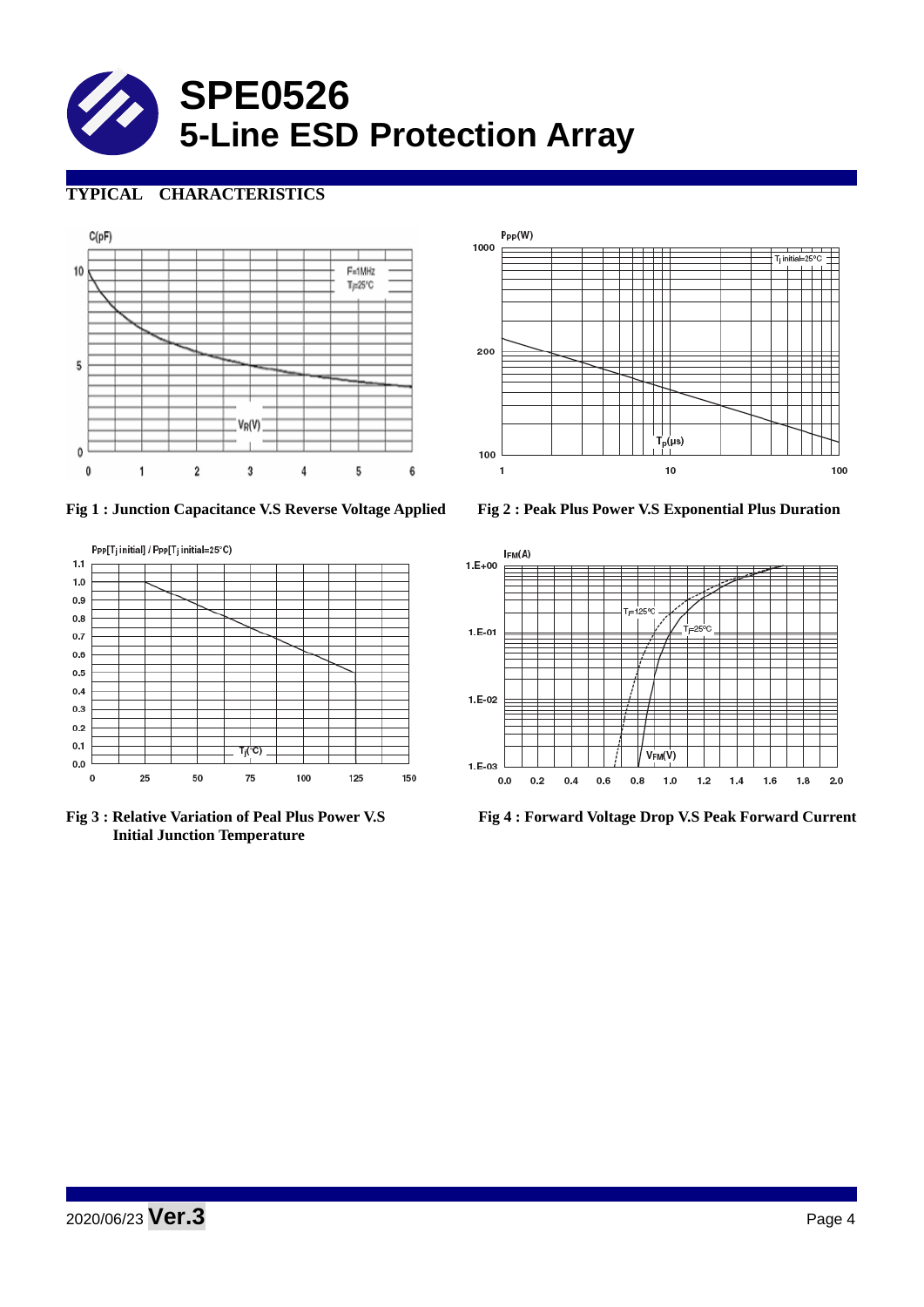

# **APPLICATION NOTE**

# **Device Connection for Protection of Five Data Lines**

SPE0526 is designed to protect up to five bidirectional data lines. The device is connected as follows:

1. Bidirectional protection of five I/O lines is achieved by connecting pins 1, 3, 4, 5, and 6 to the data lines. Pin 2 is connected to ground. The ground connection should be made directly to the ground plane for best results. The path length is kept as short as possible to reduce the effects of parasitic inductance in the board traces.



#### **Circuit Board Layout Recommendations for Suppression of ESD**

Good circuit board layout is critical for the suppression of ESD induced transients. The following guidelines are recommended:

- 1. Place the TVS near the input terminals or connectors to restrict transient coupling.
- 2. Minimize the path length between the TVS and the protected line.
- 3. Minimize all conductive loops including power and ground loops.
- 4. The ESD transient return path to ground should be kept as short as possible.
- 5. Never run critical signals near board edges.
- 6. Use ground planes whenever possible.